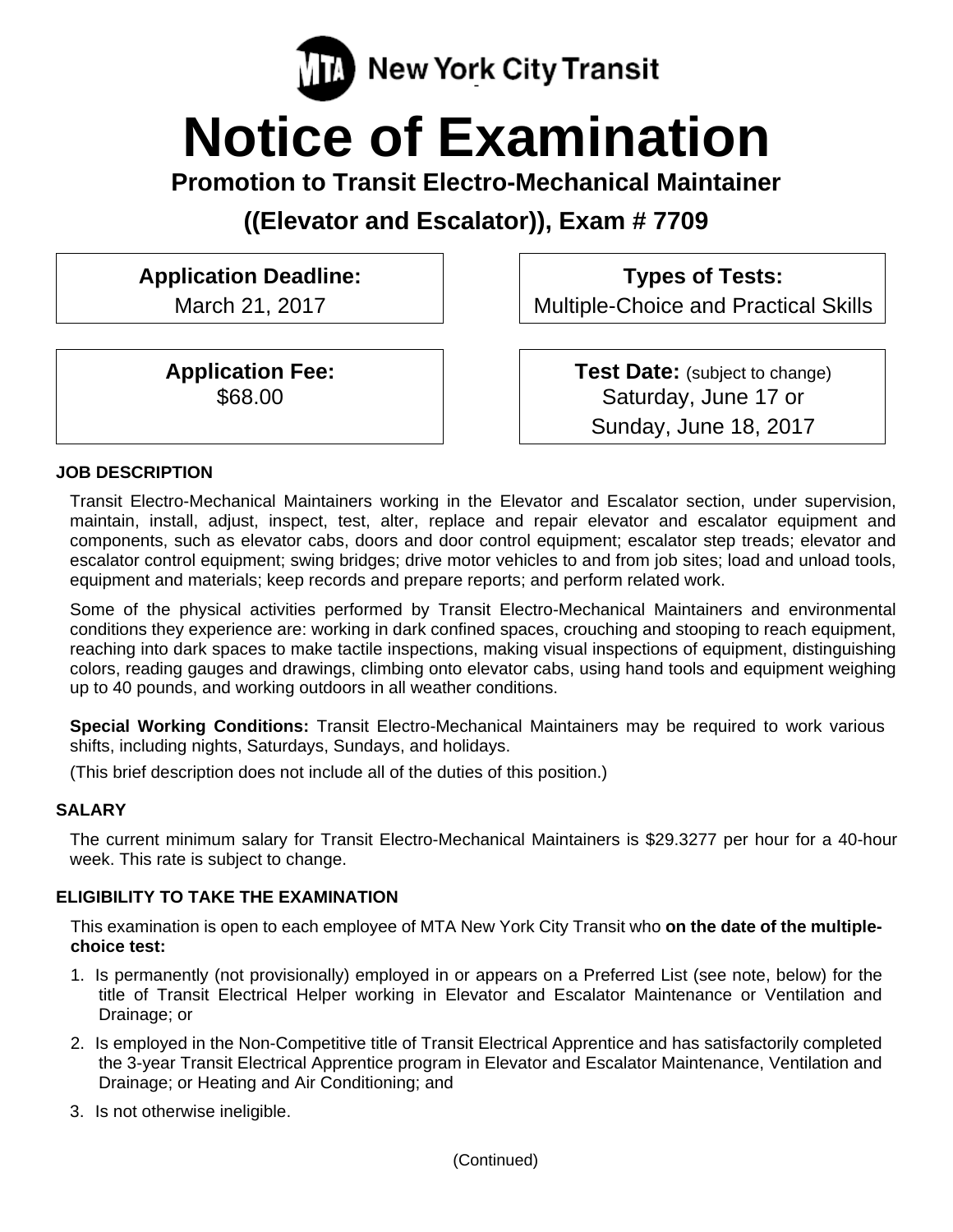## **ELIGIBILITY TO TAKE THE EXAMINATION (CONTINUED)**

(Note: A "Preferred List" is a civil service list which is only for certain former permanent incumbents of the eligible title who have rehiring rights.)

This examination is also open to employees who were appointed to an eligible title pursuant to New York State Civil Service Law, section 55-a, and who meet all other eligibility requirements.

You are responsible for determining whether you meet the eligibility requirements for this examination prior to submitting the *Application*. If you do not know if you are eligible, check with **your department's Human Resources representative.** You may be given the test before we verify your eligibility. If you are marked "Not Eligible," your application fee will **not** be refunded and you will **not** receive a score.

This examination is **not** open to employees of MaBSTOA or MTA Bus Company, or to employees of any MTA agency other than MTA New York City Transit.

#### **REQUIREMENTS TO BE PROMOTED**

**From the competitive title of Transit Electrical Helper:** At the time of promotion, you must have completed your probationary period in the eligible title and you must be permanently employed in that title or your name must appear on a "Preferred List" for that eligible title as indicated in the above "Eligibility to Take the Examination" section. Additionally, you must have served permanently in the eligible title for at least one year. Time served prior to a break in service of more than one year will not be credited.

**From the non-competitive title of Transit Electrical Apprentice:** At the time of promotion, you must be employed in the respective section in which you were trained: Ventilation and Drainage, Heating and Air Conditioning, or Elevator and Escalator Maintenance.

**Driver License Requirement:** At the time of promotion, you must have a Motor Vehicle Driver License valid in the State of New York with no disqualifying restrictions that would preclude the performance of the duties of this title. If you have serious moving violations, a license suspension(s) or an accident record you may be disqualified. This license must be maintained for the duration of your employment in the title.

**Drug Screening Requirement:** You must pass a drug screening in order to be promoted.

#### **HOW TO SUBMIT AN APPLICATION AND PAY THE APPLICATION FEE**

If you believe you meet the eligibility requirements, submit an application online by the last day of the application period unless you are requesting a Fee Waiver. Applicants who wish to request a Fee Waiver should refer to the "How to Submit an Application When Requesting a Fee Waiver" section below.

**Application Fee:** This fee is generally not refundable. Under special circumstances, you may be entitled to a refund. You should refer to the Department of Citywide Administrative Services ("DCAS") Exam Regulations to determine if you are entitled to a refund prior to requesting a refund. You can refer to the bottom of the last page of this Notice of Examination for instructions on how to obtain a copy of the DCAS Exam Regulations.

#### **Online Applications:**

- 1. Apply using the "BSC" employee portal at: www.mymta.info by the last day of the application period.
- 2. You must pay the application fee via payroll deduction. Applicants who request a fee waiver must apply by mail.
- 3. You will be sent a confirmation email after you complete your application and pay the application fee.

Computers with internet access are available on a limited basis at branches of the New York Public Library, the Brooklyn Public Library and the Queens Library to patrons with a valid library card.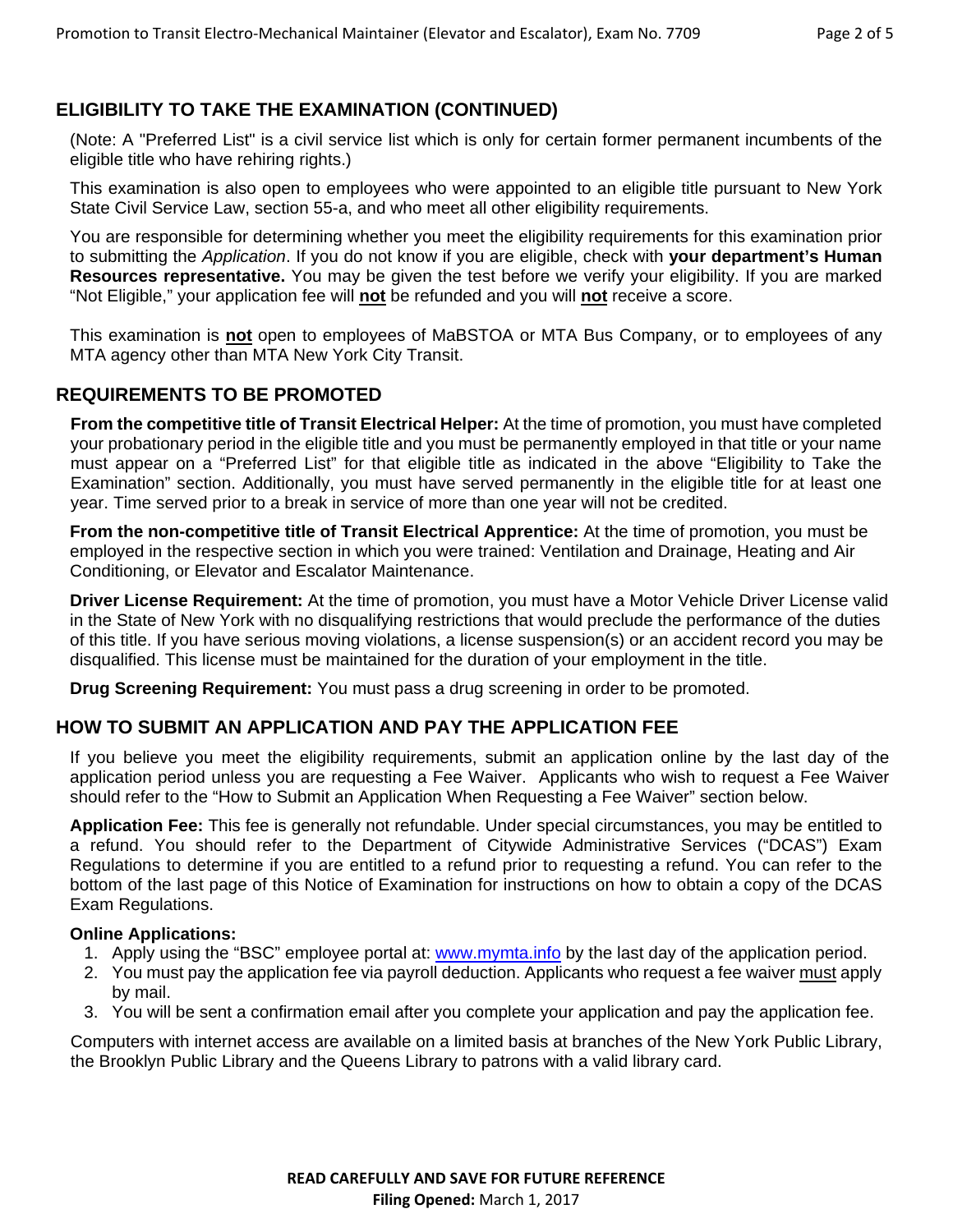### **HOW TO SUBMIT AN APPLICATION WHEN REQUESTING A FEE WAIVER**

Applicants who wish to request a Fee Waiver must obtain an *Application* in person at the MTA New York City Transit Exam Information Center as indicated below and must submit the *Application* by mail to the address in the "Correspondence" section below **by the last day of the application period**.

MTA New York City Transit will not accept applications in person. Additional information on requesting an application fee waiver is available with the *Applicatio*n.

**MTA New York City Transit Exam Information Center**: Open Monday through Friday, from 9 AM to 3 PM, in the lobby at 180 Livingston Street, Brooklyn, New York. Directions: take the A, C, F, or R trains to the Jay Street-Metro Tech Station, or the 2, 3, or G train to the Hoyt Street Station.

#### **ADMISSION LETTER**

An *Admission Letter* will be mailed to you about 10 days before the date of the multiple-choice test. If you do not receive an *Admission Letter* at least 4 days before the date of the multiple-choice test you may obtain a duplicate letter at the MTA New York City Transit Exam Information Center (as indicated above). A paper copy of the *Admission Letter* is your ticket for admission to the multiple-choice test.

Employees **must** keep their official mailing address **up to date.** Only the address on file with the MTA Business Service Center will be used to mail correspondence, including the *Admission Letter.*

#### **THE TEST**

You will be given a qualifying multiple-choice test and a competitive practical skills test. You must achieve a score of at least 70 to pass each test. Only those who pass the qualifying multiple-choice test will be called to take the practical skills test. Your score on the practical skills test will determine 85% of your final score. Your seniority will determine the remaining 15%. You must pass the multiple-choice test and practical skills test to have your seniority credited. Your seniority score will be 70 plus ½ point for each three months of completed, continuous service with an agency under the jurisdiction of the Commissioner, Department of Citywide Administrative Services in permanent competitive or non-competitive class titles. Your service will be credited through the date of the multiple-choice and practical skills tests, up to a maximum of 15 years. Time served prior to a break in service of more than one year will not be credited.

Veterans' or Disabled Veterans' Credit will be granted only to eligible passing candidates who request that they be applied. Veterans' or Disabled Veterans' Credit should be requested at the time of application, but **must** be requested before the date the eligible list is established. Claims for Veterans' or Disabled Veterans' Credit cannot be made once the eligible list is established.

The qualifying multiple-choice test may include questions on basic electrical theory; electrical, mechanical, pneumatic and hydraulic devices and components related to the trade; proper selection and use of tools, instruments and materials; safe, proper and efficient work practices; reading and interpreting blueprints and drawings; performing job-related calculations; keeping records and other related areas.

The competitive practical skills test may include tasks related to the installation, testing, maintenance, and repair of electrical, electronic, mechanical, and electro-mechanical components and systems related to the trade, including the selection and use of appropriate tools, materials, and measuring devices; related mechanical work; reading and interpreting technical drawings; shop math; safe work practices and procedures; and other related areas.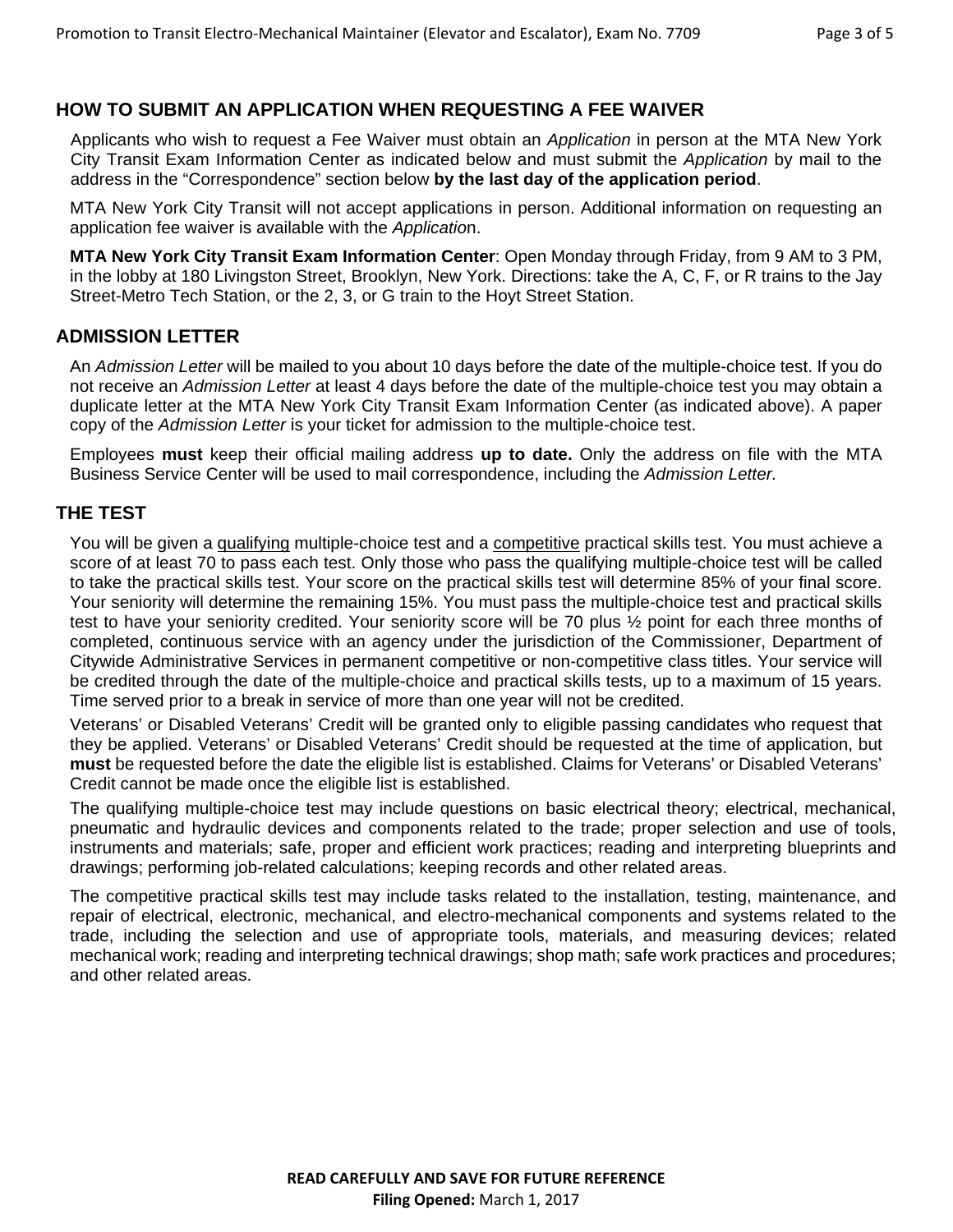### **TEST ADMINISTRATION GUIDELINES**

**Warning:** You are not permitted to enter the test site with cellular phones, beepers, pagers, cameras, portable media players, or other electronic devices. Calculators are permitted; however, they must be hand-held, battery or solar powered, and numeric only. Calculators with functions **other than** addition, subtraction, multiplication and division **are prohibited**.

Electronic devices with an alphabetic keyboard or with word processing or data recording capabilities, such as planners, organizers, etc. are prohibited. If you use any of these devices in the building at any time before, during or after the test, you may not receive your test results, your test score may be nullified, and your application fee will not be refunded.

 You may not have any other person, including children, present with you while you are being processed for or taking the test and no one may wait for you inside of the test site while you are taking the test.

**Leaving:** You must leave the test site once you finish the test. If you leave the test site after being fingerprinted but before finishing the test, you will not be permitted to re-enter. If you disregard this instruction and re-enter the test site, you may not receive your test results, your test score may be nullified, and your application fee will not be refunded.

**Proof of Identity:** You must present your MTA New York City Transit employee identification card when you arrive to take the tests.

#### **THE TEST RESULTS**

If you pass the multiple-choice test and practical skills test and are marked eligible, your name will be placed in final score order on an eligible list and you will be given a list number. You will be notified by mail of your test results. If you meet all requirements and conditions, you will be considered for promotion when your name is reached on the eligible list.

#### **ADDITIONAL INFORMATION**

**Training:** Eligible candidates who are promoted will be required to complete and pass all parts of a training course before the end of an 18-month probationary period. Those probationary employees from the permanent title of Transit Electrical Helper, who do not successfully complete this training course, will be returned to their previous title. Those probationary employees from the title of Transit Electrical Apprentice who do not successfully complete this training course may be returned to their permanent title if they have one, or may be terminated from the title of Transit Electro-Mechanical Maintainer.

#### **SPECIAL ARRANGEMENTS**

**Late Filing:** Consult with **your department's Human Resources representative** to determine the procedure for filing a late *Application* if you meet one of the following conditions:

- 1. You are absent from work for at least one-half of the application period and are unable to apply for reasons such as vacation, sick leave or military duty; or
- 2. You become eligible after the above application period, but on or before the first date of the multiple-choice test.

**Make-Up Test:** You may apply for a make-up test if you cannot take the test on the scheduled test date for any of the following reasons:

- 1. Compulsory attendance before a public body;
- 2. On-the-job injury or illness caused by municipal employment where you are an officer or employee of the City;
- 3. Absence from the test within one week after the death of a spouse, domestic partner, parent, sibling, child or child of a domestic partner where you are an officer or employee of the City;
- 4. Absence due to ordered military duty;

(Continued)

#### **READ CAREFULLY AND SAVE FOR FUTURE REFERENCE**

**Filing Opened:** March 1, 2017